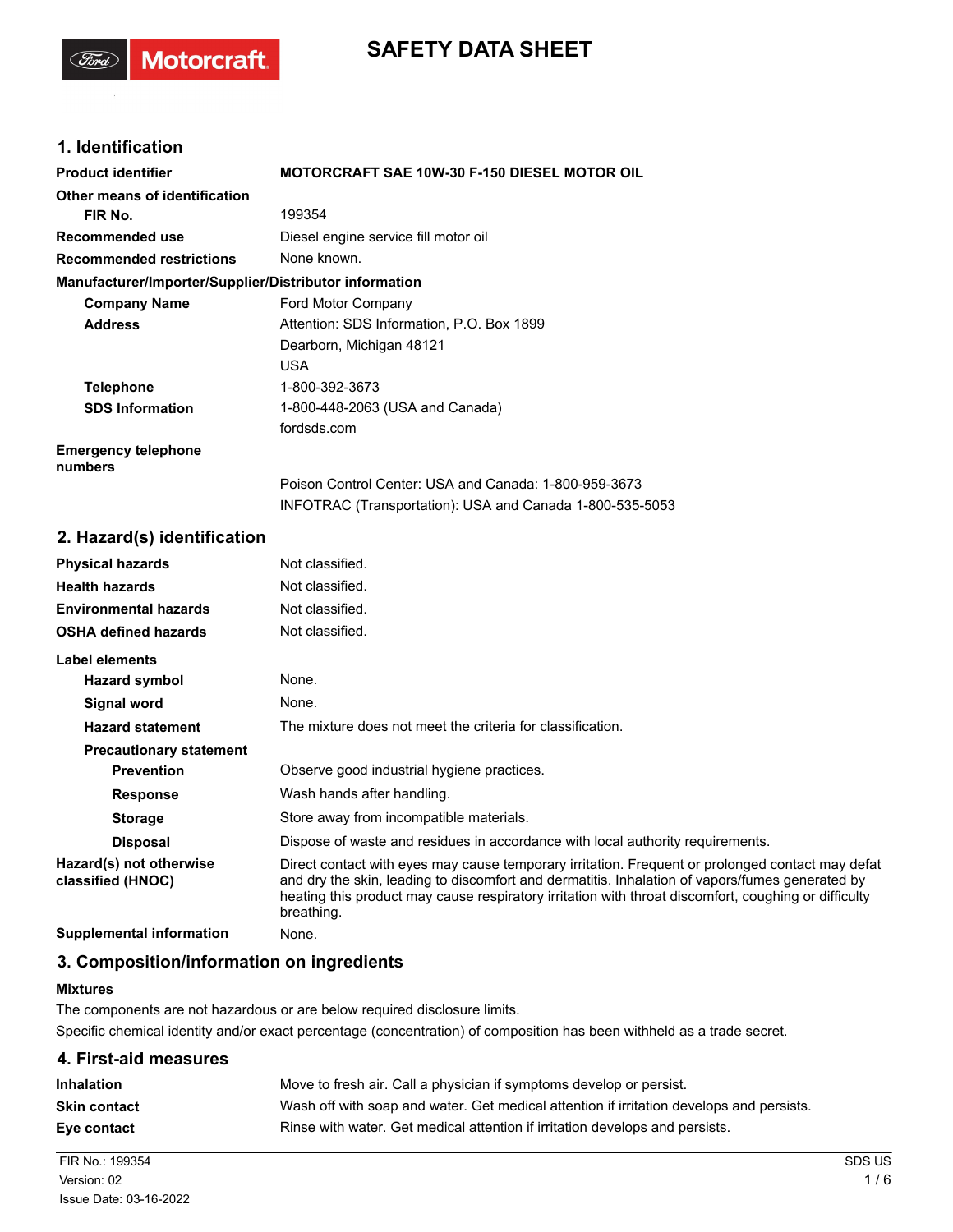| Ingestion                                                                    | Rinse mouth. Get medical attention if symptoms occur.                                                                                                                     |
|------------------------------------------------------------------------------|---------------------------------------------------------------------------------------------------------------------------------------------------------------------------|
| <b>Most important</b><br>symptoms/effects, acute and<br>delayed              | Direct contact with eyes may cause temporary irritation.                                                                                                                  |
| Indication of immediate<br>medical attention and special<br>treatment needed | Treat symptomatically.                                                                                                                                                    |
| <b>General information</b>                                                   | Ensure that medical personnel are aware of the material(s) involved, and take precautions to<br>protect themselves.                                                       |
| 5. Fire-fighting measures                                                    |                                                                                                                                                                           |
| Suitable extinguishing media                                                 | Water fog. Foam. Dry chemical powder. Carbon dioxide (CO2).                                                                                                               |
| Unsuitable extinguishing<br>media                                            | Do not use water jet as an extinguisher, as this will spread the fire.                                                                                                    |
| Specific hazards arising from<br>the chemical                                | During fire, gases hazardous to health may be formed. Upon decomposition, this product emits<br>carbon monoxide, carbon dioxide and/or low molecular weight hydrocarbons. |
| Special protective equipment<br>and precautions for firefighters             | Self-contained breathing apparatus and full protective clothing must be worn in case of fire.                                                                             |
| <b>Fire fighting</b><br>equipment/instructions                               | Move containers from fire area if you can do so without risk.                                                                                                             |
| <b>Specific methods</b>                                                      | Use standard firefighting procedures and consider the hazards of other involved materials.                                                                                |

#### **6. Accidental release measures**

General fire hazards **No unusual fire or explosion hazards noted.** 

| <b>Personal precautions,</b><br>protective equipment and<br>emergency procedures | Avoid contact with eyes, skin, and clothing. Avoid inhalation of vapors or mists. Keep unnecessary<br>personnel away. For personal protection, see section 8 of the SDS.                                                                          |
|----------------------------------------------------------------------------------|---------------------------------------------------------------------------------------------------------------------------------------------------------------------------------------------------------------------------------------------------|
| <b>Methods and materials for</b><br>containment and cleaning up                  | The product is immiscible with water and will spread on the water surface.                                                                                                                                                                        |
|                                                                                  | Large Spills: Stop the flow of material, if this is without risk. Dike the spilled material, where this is<br>possible. Absorb in vermiculite, dry sand or earth and place into containers. Following product<br>recovery, flush area with water. |
|                                                                                  | Small Spills: Wipe up with absorbent material (e.g. cloth, fleece). Clean surface thoroughly to<br>remove residual contamination.                                                                                                                 |
|                                                                                  | Never return spills to original containers for re-use.                                                                                                                                                                                            |
| <b>Environmental precautions</b>                                                 | Avoid discharge into drains, water courses or onto the ground.                                                                                                                                                                                    |

## **7. Handling and storage**

| <b>Precautions for safe handling</b> | Avoid contact with eyes, skin, and clothing. Avoid breathing mist or vapor. Avoid prolonged<br>exposure. Observe good industrial hygiene practices. For personal protection, see section 8 of the<br>SDS. |
|--------------------------------------|-----------------------------------------------------------------------------------------------------------------------------------------------------------------------------------------------------------|
| Conditions for safe storage.         | Store in original tightly closed container.                                                                                                                                                               |

**including any incompatibilities**

### **8. Exposure controls/personal protection**

| <b>Occupational exposure limits</b><br>Not applicable.                                                                                                                                                                                                                                                                                                                            |                                                                                                                                                                                                                                                                                                   |  |  |
|-----------------------------------------------------------------------------------------------------------------------------------------------------------------------------------------------------------------------------------------------------------------------------------------------------------------------------------------------------------------------------------|---------------------------------------------------------------------------------------------------------------------------------------------------------------------------------------------------------------------------------------------------------------------------------------------------|--|--|
| <b>Biological limit values</b>                                                                                                                                                                                                                                                                                                                                                    | No biological exposure limits noted for the ingredient(s).                                                                                                                                                                                                                                        |  |  |
| Use adequate ventilation to control airborne concentrations below the exposure limits/quidelines. If<br>Appropriate engineering<br>user operations generate a vapor, dust and/or mist, use process enclosure, appropriate local<br>controls<br>exhaust ventilation, or other engineering controls to control airborne levels below the<br>recommended exposure limits/guidelines. |                                                                                                                                                                                                                                                                                                   |  |  |
|                                                                                                                                                                                                                                                                                                                                                                                   | Individual protection measures, such as personal protective equipment                                                                                                                                                                                                                             |  |  |
| <b>Eye/face protection</b>                                                                                                                                                                                                                                                                                                                                                        | Wear safety glasses with side shields (or goggles).                                                                                                                                                                                                                                               |  |  |
| <b>Skin protection</b><br><b>Hand protection</b>                                                                                                                                                                                                                                                                                                                                  | Suitable chemical protective gloves should be worn when the potential exists for skin exposure.<br>The choice of an appropriate glove does not only depend on its material but also on other quality<br>features and is different from one producer to the other. Nitrile gloves are recommended. |  |  |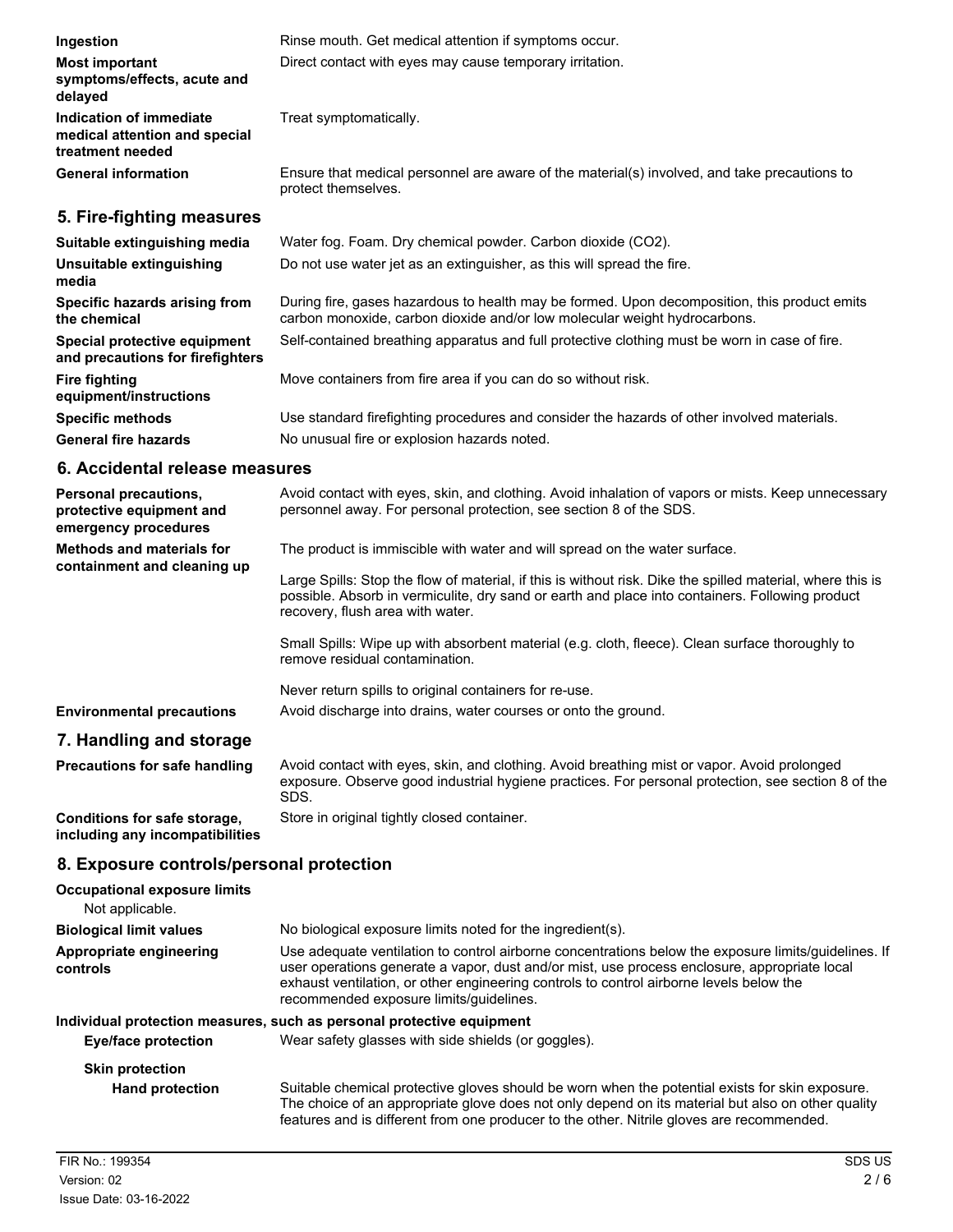| <b>Other</b>                             | Wear appropriate chemical resistant clothing if applicable.                                                                                                                                                                                                                                                                                              |  |  |  |  |
|------------------------------------------|----------------------------------------------------------------------------------------------------------------------------------------------------------------------------------------------------------------------------------------------------------------------------------------------------------------------------------------------------------|--|--|--|--|
| <b>Respiratory protection</b>            | If engineering controls do not maintain airborne concentrations to a level which is adequate to<br>protect worker health, an approved respirator must be worn. Respirator selection, use and<br>maintenance should be in accordance with the requirements of OSHA Respiratory Protection<br>Standard 29 CFR 1910.134 and/or Canadian Standard CSA Z94.4. |  |  |  |  |
| <b>Thermal hazards</b>                   | Wear appropriate thermal protective clothing, when necessary.                                                                                                                                                                                                                                                                                            |  |  |  |  |
| <b>General hygiene</b><br>considerations | Always observe good personal hygiene measures, such as washing after handling the material<br>and before eating, drinking, and/or smoking. Routinely wash work clothing and protective<br>equipment to remove contaminants.                                                                                                                              |  |  |  |  |

# **9. Physical and chemical properties**

| Appearance                                        |                                                                                               |
|---------------------------------------------------|-----------------------------------------------------------------------------------------------|
| <b>Physical state</b>                             | Liquid.                                                                                       |
| Form                                              | Liquid.                                                                                       |
| Color                                             | Amber.                                                                                        |
| Odor                                              | Aliphatic.                                                                                    |
| <b>Odor threshold</b>                             | Not available.                                                                                |
| рH                                                | Not available.                                                                                |
| Melting point/freezing point                      | Not available.                                                                                |
| Initial boiling point and boiling<br>range        | Not available.                                                                                |
| <b>Flash point</b>                                | > 392.0 °F (> 200.0 °C) Pensky-Martens Closed Cup                                             |
| <b>Evaporation rate</b>                           | Not available.                                                                                |
| Flammability (solid, gas)                         | Not applicable.                                                                               |
| Upper/lower flammability or explosive limits      |                                                                                               |
| Explosive limit - lower (%)                       | Not available.                                                                                |
| Explosive limit - upper (%)                       | Not available.                                                                                |
| Vapor pressure                                    | < 1 mm Hg @ $1^{\circ}$ C                                                                     |
| Vapor density                                     | $> 1$ (AIR=1)                                                                                 |
| <b>Relative density</b>                           | 0.867                                                                                         |
| <b>Relative density temperature</b>               | 60 °F (15.56 °C)                                                                              |
| Solubility(ies)                                   |                                                                                               |
| Solubility (water)                                | Negligible                                                                                    |
| <b>Partition coefficient</b><br>(n-octanol/water) | Not available.                                                                                |
| <b>Auto-ignition temperature</b>                  | Not available.                                                                                |
| <b>Decomposition temperature</b>                  | Not available.                                                                                |
| <b>Viscosity</b>                                  | 70.3 cSt                                                                                      |
| <b>Viscosity temperature</b>                      | 104 °F (40 °C)                                                                                |
| <b>Other information</b>                          |                                                                                               |
| <b>Bulk density</b>                               | 7.22 lb/gal                                                                                   |
| Pour point                                        | -49 °F (-45 °C)                                                                               |
| 10. Stability and reactivity                      |                                                                                               |
| <b>Reactivity</b>                                 | The product is stable and non-reactive under normal conditions of use, storage and transport. |
| <b>Chemical stability</b>                         | Material is stable under normal conditions.                                                   |
| <b>Possibility of hazardous</b><br>reactions      | No dangerous reaction known under conditions of normal use.                                   |
| <b>Conditions to avoid</b>                        | Contact with incompatible materials.                                                          |
| Incompatible materials                            | Strong oxidizing agents.                                                                      |
|                                                   |                                                                                               |

Upon decomposition, this product emits carbon monoxide, carbon dioxide and/or low molecular weight hydrocarbons. **Hazardous decomposition products**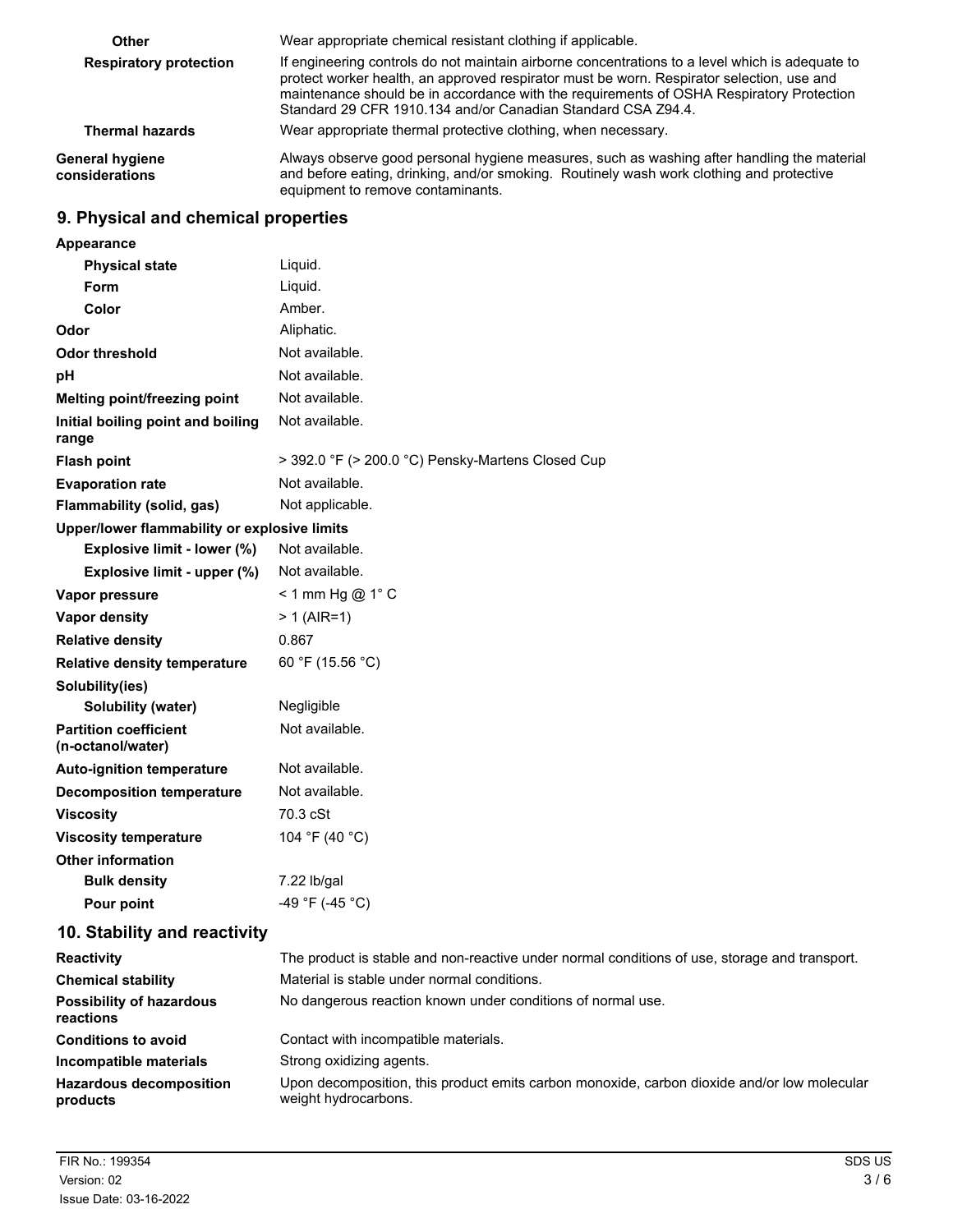# **11. Toxicological information**

## **Information on likely routes of exposure**

| Inhalation                                                                         | Prolonged inhalation may be harmful. Inhalation of vapors/fumes generated by heating this<br>product may cause respiratory irritation with throat discomfort, coughing or difficulty breathing.                                                                                                                                           |  |  |  |
|------------------------------------------------------------------------------------|-------------------------------------------------------------------------------------------------------------------------------------------------------------------------------------------------------------------------------------------------------------------------------------------------------------------------------------------|--|--|--|
| <b>Skin contact</b>                                                                | Frequent or prolonged contact may defat and dry the skin, leading to discomfort and dermatitis.                                                                                                                                                                                                                                           |  |  |  |
| Eye contact                                                                        | Direct contact with eyes may cause temporary irritation.                                                                                                                                                                                                                                                                                  |  |  |  |
| Ingestion                                                                          | Expected to be a low ingestion hazard. Ingestion may cause gastrointestinal irritation, nausea,<br>vomiting and diarrhea.                                                                                                                                                                                                                 |  |  |  |
| Symptoms related to the<br>physical, chemical and<br>toxicological characteristics | Direct contact with eyes may cause temporary irritation.                                                                                                                                                                                                                                                                                  |  |  |  |
| Information on toxicological effects                                               |                                                                                                                                                                                                                                                                                                                                           |  |  |  |
| <b>Acute toxicity</b>                                                              | Not expected to be hazardous by WHMIS criteria.                                                                                                                                                                                                                                                                                           |  |  |  |
| <b>Skin corrosion/irritation</b>                                                   | Prolonged skin contact may cause temporary irritation.                                                                                                                                                                                                                                                                                    |  |  |  |
| Serious eye damage/eye<br><i>irritation</i>                                        | Direct contact with eyes may cause temporary irritation.                                                                                                                                                                                                                                                                                  |  |  |  |
| Respiratory or skin sensitization                                                  |                                                                                                                                                                                                                                                                                                                                           |  |  |  |
| <b>Respiratory sensitization</b>                                                   | Not a respiratory sensitizer.                                                                                                                                                                                                                                                                                                             |  |  |  |
| <b>Skin sensitization</b>                                                          | This product is not expected to cause skin sensitization.                                                                                                                                                                                                                                                                                 |  |  |  |
| Germ cell mutagenicity                                                             | No data available to indicate product or any components present at greater than 0.1% are<br>mutagenic or genotoxic.                                                                                                                                                                                                                       |  |  |  |
| Carcinogenicity                                                                    | This product is not considered to be a carcinogen by IARC, ACGIH, NTP, or OSHA. Base oil<br>severely refined: Not carcinogenic in animal studies. Representative material passes IP-346,<br>Modified Ames test, and/or other screening tests. Continuous long term contact with used motor<br>oil has caused skin cancer in animal tests. |  |  |  |
| Not listed.<br>Not listed.                                                         | <b>IARC Monographs. Overall Evaluation of Carcinogenicity</b><br>OSHA Specifically Regulated Substances (29 CFR 1910.1001-1053)                                                                                                                                                                                                           |  |  |  |
| <b>Reproductive toxicity</b>                                                       | This product is not expected to cause reproductive or developmental effects.                                                                                                                                                                                                                                                              |  |  |  |
| Specific target organ toxicity -<br>single exposure                                | Not classified.                                                                                                                                                                                                                                                                                                                           |  |  |  |
| Specific target organ toxicity -<br>repeated exposure                              | Not classified.                                                                                                                                                                                                                                                                                                                           |  |  |  |
| <b>Aspiration hazard</b>                                                           | Not an aspiration hazard.                                                                                                                                                                                                                                                                                                                 |  |  |  |
| <b>Chronic effects</b>                                                             | Prolonged inhalation may be harmful.                                                                                                                                                                                                                                                                                                      |  |  |  |
| 12. Ecological information                                                         |                                                                                                                                                                                                                                                                                                                                           |  |  |  |
| <b>Ecotoxicity</b>                                                                 | The product is not classified as environmentally hazardous. However, this does not exclude the<br>possibility that large or frequent spills can have a harmful or damaging effect on the environment.                                                                                                                                     |  |  |  |
| <b>Persistence and degradability</b>                                               | No data is available on the degradability of this product.                                                                                                                                                                                                                                                                                |  |  |  |
| <b>Bioaccumulative potential</b>                                                   | No data available.                                                                                                                                                                                                                                                                                                                        |  |  |  |
| <b>Mobility in soil</b>                                                            | No data available.                                                                                                                                                                                                                                                                                                                        |  |  |  |
| Other adverse effects                                                              | No other adverse environmental effects (e.g. ozone depletion, photochemical ozone creation<br>potential, endocrine disruption, global warming potential) are expected from this component.                                                                                                                                                |  |  |  |
| 13. Disposal considerations                                                        |                                                                                                                                                                                                                                                                                                                                           |  |  |  |
| <b>Disposal instructions</b>                                                       | Don't pollute. Conserve resources. Return used oil to collection centers. Collect and reclaim or<br>dispose in sealed containers at licensed waste disposal site.                                                                                                                                                                         |  |  |  |
| <b>Local disposal regulations</b>                                                  | Dispose in accordance with all applicable regulations.                                                                                                                                                                                                                                                                                    |  |  |  |
| Hazardous waste code                                                               | The waste code should be assigned in discussion between the user, the producer and the waste                                                                                                                                                                                                                                              |  |  |  |
|                                                                                    | disposal company.                                                                                                                                                                                                                                                                                                                         |  |  |  |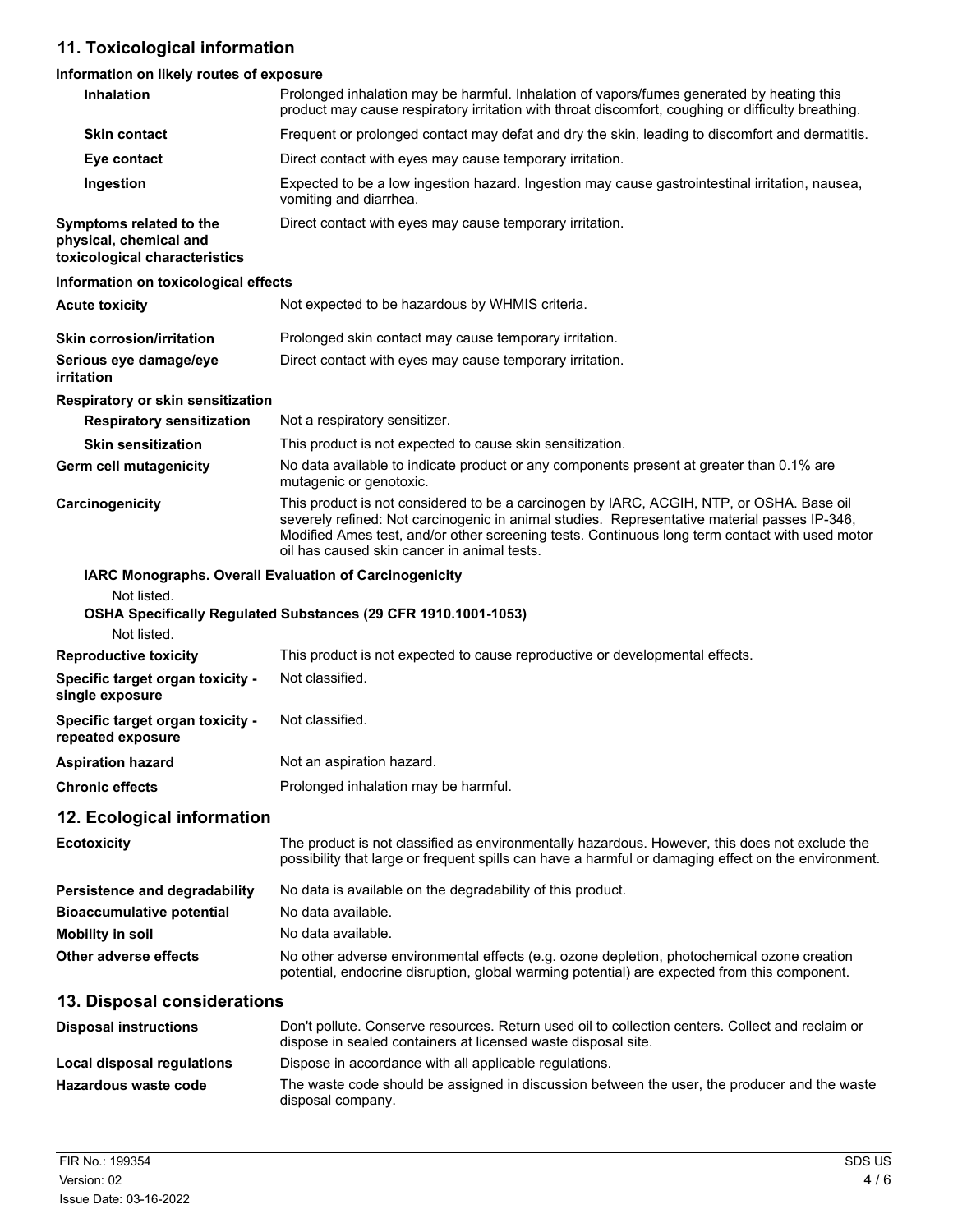| Waste from residues / unused<br>products                                                                                                | Disposal instructions).                                        |                   | Dispose of in accordance with local regulations. Empty containers or liners may retain some<br>product residues. This material and its container must be disposed of in a safe manner (see:         |  |
|-----------------------------------------------------------------------------------------------------------------------------------------|----------------------------------------------------------------|-------------------|-----------------------------------------------------------------------------------------------------------------------------------------------------------------------------------------------------|--|
| <b>Contaminated packaging</b>                                                                                                           | disposal.                                                      |                   | Since emptied containers may retain product residue, follow label warnings even after container is<br>emptied. Empty containers should be taken to an approved waste handling site for recycling or |  |
| 14. Transport information                                                                                                               |                                                                |                   |                                                                                                                                                                                                     |  |
| <b>DOT</b>                                                                                                                              |                                                                |                   |                                                                                                                                                                                                     |  |
| Not regulated as dangerous goods.                                                                                                       |                                                                |                   |                                                                                                                                                                                                     |  |
| <b>IATA</b>                                                                                                                             |                                                                |                   |                                                                                                                                                                                                     |  |
| Not regulated as dangerous goods.                                                                                                       |                                                                |                   |                                                                                                                                                                                                     |  |
| <b>IMDG</b>                                                                                                                             |                                                                |                   |                                                                                                                                                                                                     |  |
| Not regulated as dangerous goods.                                                                                                       |                                                                |                   |                                                                                                                                                                                                     |  |
| Transport in bulk according to<br>Annex II of MARPOL 73/78 and<br>the IBC Code                                                          | Not established.                                               |                   |                                                                                                                                                                                                     |  |
| 15. Regulatory information                                                                                                              |                                                                |                   |                                                                                                                                                                                                     |  |
| <b>US federal regulations</b>                                                                                                           |                                                                |                   | This product is not known to be a "Hazardous Chemical" as defined by the OSHA Hazard                                                                                                                |  |
|                                                                                                                                         | Communication Standard, 29 CFR 1910.1200.                      |                   |                                                                                                                                                                                                     |  |
| <b>Toxic Substances Control Act (TSCA)</b>                                                                                              |                                                                |                   |                                                                                                                                                                                                     |  |
| TSCA Section 12(b) Export Notification (40 CFR 707, Subpt. D)<br>Not regulated.                                                         |                                                                |                   |                                                                                                                                                                                                     |  |
| <b>CERCLA Hazardous Substance List (40 CFR 302.4)</b>                                                                                   |                                                                |                   |                                                                                                                                                                                                     |  |
| Zinc O,O,O',O'-tetrakis(1,3-dimethylbutyl)<br>bis(phosphorodithioate) (CAS 2215-35-2)<br><b>SARA 304 Emergency release notification</b> |                                                                | Listed.           |                                                                                                                                                                                                     |  |
| Not regulated.                                                                                                                          | OSHA Specifically Regulated Substances (29 CFR 1910.1001-1053) |                   |                                                                                                                                                                                                     |  |
| Not listed.                                                                                                                             |                                                                |                   |                                                                                                                                                                                                     |  |
| Superfund Amendments and Reauthorization Act of 1986 (SARA)<br><b>SARA 302 Extremely hazardous substance</b>                            |                                                                |                   |                                                                                                                                                                                                     |  |
| Not listed.                                                                                                                             |                                                                |                   |                                                                                                                                                                                                     |  |
| SARA 311/312 Hazardous<br>chemical                                                                                                      | No                                                             |                   |                                                                                                                                                                                                     |  |
| SARA 313 (TRI reporting)                                                                                                                |                                                                |                   |                                                                                                                                                                                                     |  |
| <b>Chemical name</b>                                                                                                                    |                                                                | <b>CAS number</b> | % by wt.                                                                                                                                                                                            |  |
| Zinc O,O,O',O'-tetrakis(1,3-dimethylbutyl)<br>bis(phosphorodithioate)                                                                   |                                                                | 2215-35-2         | $0.8 - 2$                                                                                                                                                                                           |  |
| <b>Other federal regulations</b>                                                                                                        |                                                                |                   |                                                                                                                                                                                                     |  |
| Clean Air Act (CAA) Section 112 Hazardous Air Pollutants (HAPs) List                                                                    |                                                                |                   |                                                                                                                                                                                                     |  |
| Not regulated.                                                                                                                          |                                                                |                   |                                                                                                                                                                                                     |  |

| Clean Air Act (CAA) Section 112(r) Accidental Release Prevention (40 CFR 68.130) |  |
|----------------------------------------------------------------------------------|--|
| Not regulated.                                                                   |  |

| <b>Safe Drinking Water Act</b><br>(SDWA) | Not regulated.                       |
|------------------------------------------|--------------------------------------|
| US state regulations                     | California Safe Drinking Water and T |

California Safe Drinking Water and Toxic Enforcement Act of 1986 (Proposition 65): This material is not known to contain any chemicals currently listed as carcinogens or reproductive toxins.

#### **International Inventories**

All components are listed or are exempt from listing on the Toxic Substances Control Act Inventory.

#### **16. Other information, including date of preparation or last revision**

| <b>Issue date</b>    | 03-16-2022 |
|----------------------|------------|
| <b>Revision date</b> | 03-16-2022 |
| <b>Version</b>       | 02         |